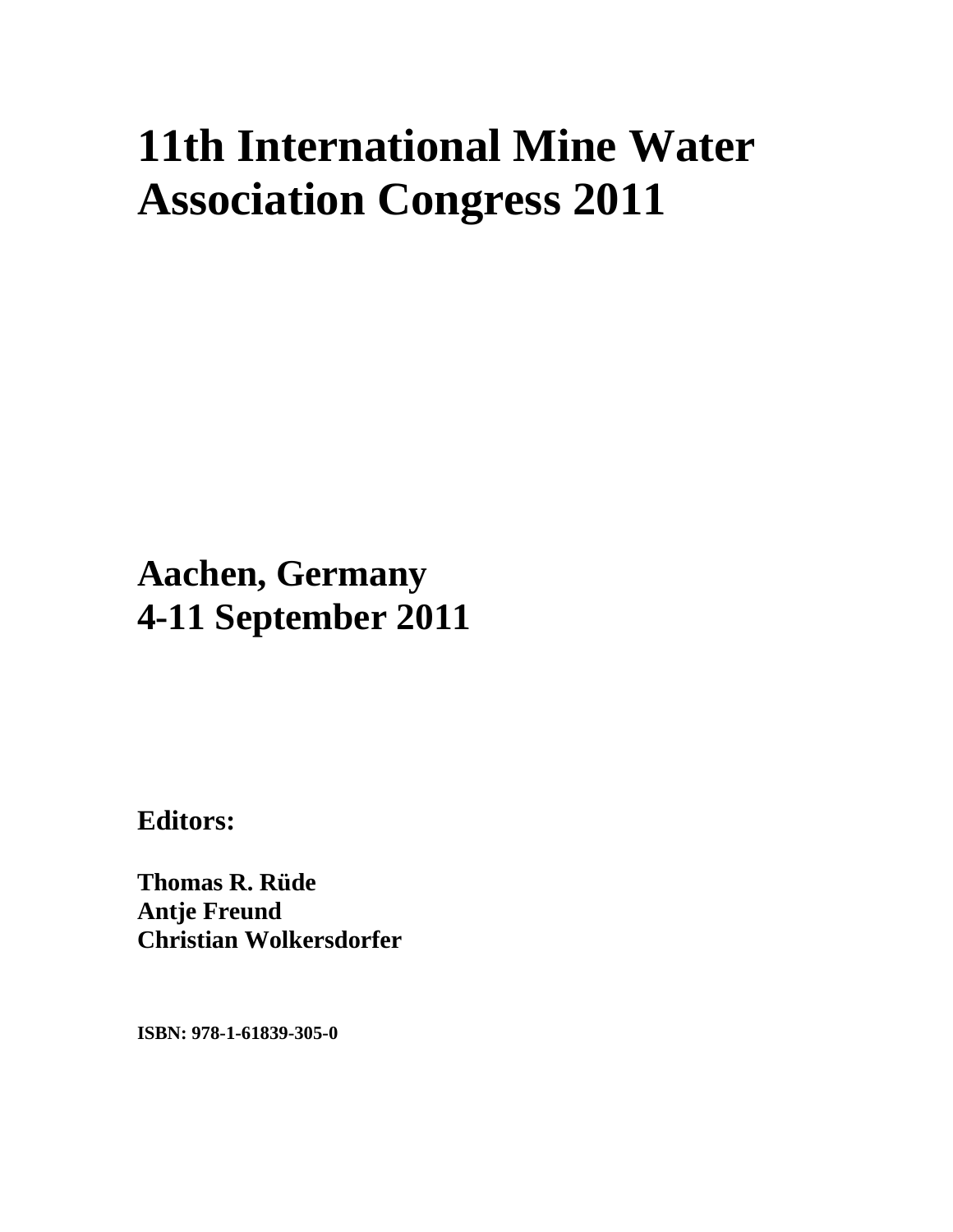**Printed from e-media with permission by:** 

Curran Associates, Inc. 57 Morehouse Lane Red Hook, NY 12571



**Some format issues inherent in the e-media version may also appear in this print version.** 

Copyright© (2011) by International Mine Water Association - IMWA All rights reserved.

Printed by Curran Associates, Inc. (2011)

For permission requests, please contact International Mine Water Association - IMWA at the address below.

International Mine Water Association - IMWA Cape Breton University PO Box 5300/#703 Sydney, Nova Scotia B1P 6L2 Canada

Phone: (902) 563-1386 Fax: (888) 202-9174

www.IMWA.info

#### **Additional copies of this publication are available from:**

Curran Associates, Inc. 57 Morehouse Lane Red Hook, NY 12571 USA Phone: 845-758-0400 Fax: 845-758-2634 Email: curran@proceedings.com Web: www.proceedings.com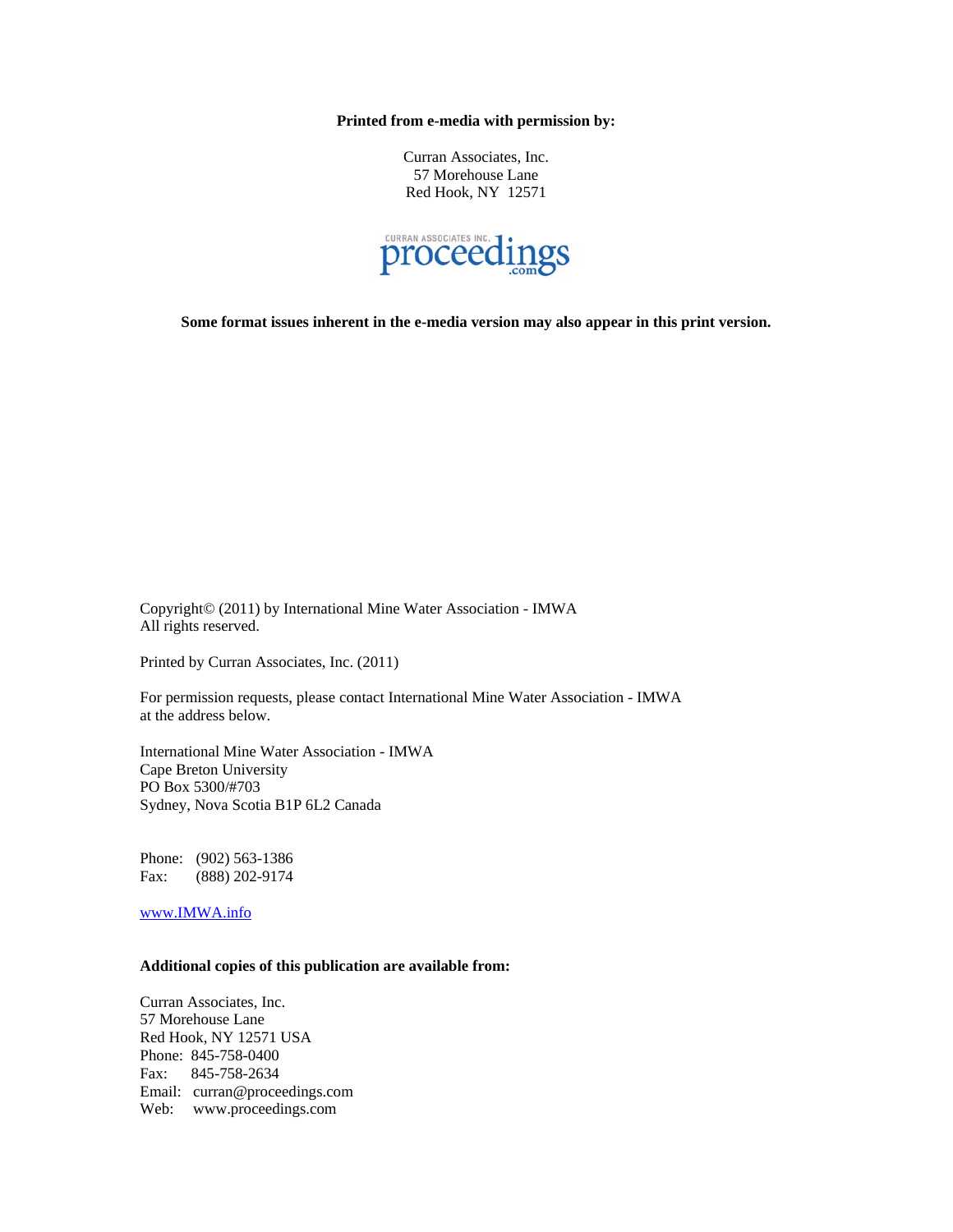### Content

**1 WATER ISSUES IN OPEN PIT MINING** 

| Ali, Michael Sandow; Addo, William<br>Assessment of the quality of Block 4 pit water at Iduapriem Gold Mine, Tarkwa, Ghana                                                                                                                    | 3  |
|-----------------------------------------------------------------------------------------------------------------------------------------------------------------------------------------------------------------------------------------------|----|
| Baniasadi, Ali; Sharafinejad, Feizollah; Baniassadzadeh, Mohamad Hossein; Akbari, Sedigheh<br>Study of Heavy and Main Elements Concentration in Waters Supplies of Shour River in<br>Sarcheshmeh copper mine (An Approach to Medical Geology) | 7  |
| Doulati Ardejani, Faramarz; Shafaei, Seid Ziadin; Shahhoseiny, Majid; Singh, Raghu; Arab-Amiri, Ali<br>Reza                                                                                                                                   |    |
| Water quality investigations in the vicinity of an active coal washing plant in Zirab, Mazandaran<br>province, northern Iran                                                                                                                  | 11 |
| Friedrich, Annika; Guse, Matthes; Jolas, Peter; Símon, Andre; Hoth, Nils; Rascher, Jochen<br>Results of studies performed for reduced impact of material conversion processes in mixed soil<br>dumps                                          | 17 |
| Kruse, Natalie A; Brewster, Kimberly; Blair, Brian; Shaw, Kaabe<br>Contribution of Aluminum from Abandoned Surface Mine Pits in Raccoon Creek, Ohio                                                                                           | 23 |
| Mayes, William Matthew; Jarvis, Adam Paul; Burke, Ian; Walton, Melanie; Gruiz, Katalin<br>Trace and rare earth element dispersal downstream of the Ajka red mud spill, Hungary                                                                | 29 |
| McCullough, Clint D.; Lund, Mark A.<br>Limiting factors for crayfish and finfish in acidic coal pit lakes                                                                                                                                     | 35 |
| Müller, Mike; Eulitz, Katja; McCullough, Clint M.; Lund, Mark A.<br>Model-based Investigations of Acidity Sources and Sinks of a Pit Lake in Western Australia                                                                                | 41 |
| Müller, Stefan; Mylvaganam, Jayanathan; de Bruyn, Ian; Price, Jeff<br>Mine groundwater control and slope depressurisation methods at Ok Tedi in one of the highest<br>annual rainfall areas in the world                                      | 47 |
| Saxby, Timothy James; Gosling, Sarah; McCafferty, Fiona<br>Managing climatic variability risks for mining operations                                                                                                                          | 53 |
| Shafaei Tonkaboni, Seyed Ziaedin; Jannesar Malakooti, Sajjad; Doulati Ardejani, Faramarz; Singh,<br>Raghu; Soleimani, Esmail; Noaparast, Mohammad; Naseh, Reza<br>Pyrite oxidation in the Sarcheshmeh copper mine tailings dam, Kerman, Iran  | 59 |
| Vasileiou, Eleni; Koumantakis, Ioannis<br>The exploitation of lignite deposits in relation with the surface and groundwater in the<br>mining area. The case study of Potamia basin, Thessaly, Greece                                          | 65 |
| Villain, Lucile; Sundström, Nils; Perttu, Nils; Alakangas, Lena; Öhlander, Björn<br>Geophysical investigations to identify groundwater pathways at a small open-pit copper mine<br>reclaimed by backfilling and sealing                       | 71 |
| Wagner, Andreas; Müller, Christian<br>Infiltration of groundwater to stabilize groundwater levels in the area of wetlands                                                                                                                     | 77 |
|                                                                                                                                                                                                                                               |    |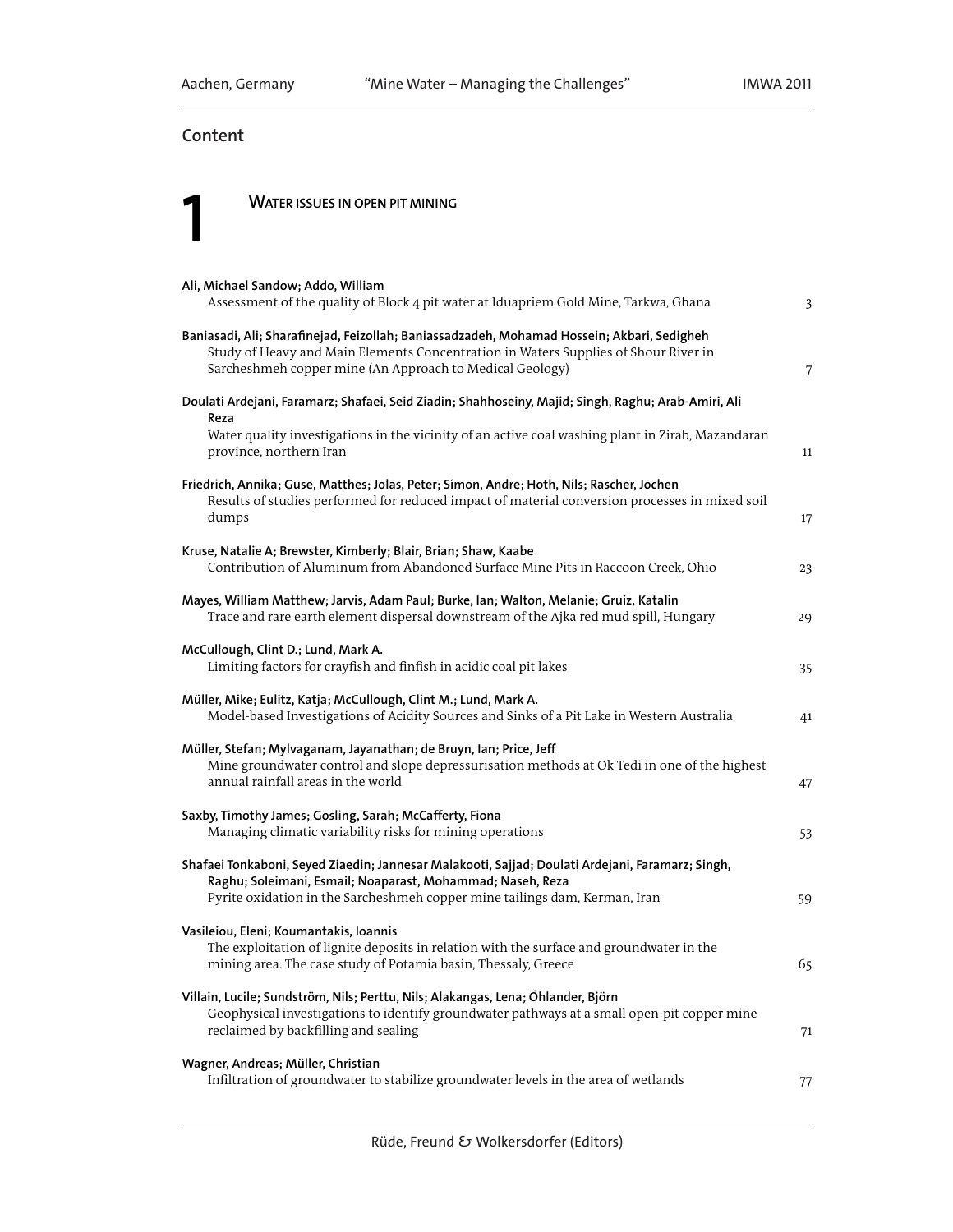| Weidner, Christoph; Henkel, Sebastian; Lorke, Stefanie; Rüde, Thomas R.; Schüttrumpf, Holger;<br>Klauder, Wiebke                                                                                                         |     |
|--------------------------------------------------------------------------------------------------------------------------------------------------------------------------------------------------------------------------|-----|
| Investigation of Clogging Processes on Vertical Filter Wells Using an Experimental Model                                                                                                                                 | 79  |
| Weidner, Christoph; Naurath, Lara; Rüde, Thomas R.; Banning, Andre                                                                                                                                                       |     |
| Parameters affecting Na-fluorescein (uranine) detection in mine water tracer tests                                                                                                                                       | 85  |
| <b>WATER ISSUES IN UNDERGROUND MINING</b>                                                                                                                                                                                |     |
| Atkinson, Scott Consaul; Stihin, Vladimir<br>Installation of a Low-Cost Mine Water Discharge Monitoring System at the Charaat Gold Prospect,<br>Kyrgyzstan and its Application to a 3-D Numerical Groundwater Flow Model | 93  |
| Bailey, Matthew; Watson, Ian; Wyatt, Lee; Davies, Tracey<br>Applications of pumping tests in the development of mine water management strategies and<br>remediation schemes                                              | 97  |
| Breckenridge, James Larry; Luscz, Emily<br>Predicting Underground Mine Dewatering Requirements: A Case Study of a Precious Metal<br>Mine in a Subtropical Environment                                                    | 101 |
| Klinger, Christoph; Eckart, Michael; Kories, Holger; Gzyl, Gregorz<br>Relevance of sulphate reduction for model based prognosis of mine water quality development<br>with reactive mass transport concepts               | 107 |
| Newman, Greg; Newman, Lori; Chapman, Denise; Harbicht, Travis<br>Artificial Ground Freezing: An Environmental Best Practice at Cameco's Uranium Mining<br>Operations in Northern Saskatchewan, Canada                    | 113 |
| van Zyl, Andries Wynand; Harrison, Susan T.L.; van Hille, Robert P.<br>Biodegradation of thiocyanate by a mixed microbial population                                                                                     | 119 |
| Werner, Florian; Cremer, Sabine; Getta, Michael; Messer, Johannes<br>Ground Water Discharge from a Near Surface Aquifer into Deep Coal Production Horizons as<br>Post Mining Hot Spots of Water Logging Probability      | 125 |
| Yang, Wensheng; Yang, Chunlai<br>Creative Grouting Method Used in Blocking Water Inflow in a Shaft Wall                                                                                                                  | 129 |
| Ziegler, William; Middleton, Heather<br>Analysis of mine water origins using geochemistry, Tritium isotopes and algae                                                                                                    | 133 |

### RECHARGING AQUIFERS

Akoachere, Richard Ayuk II ; Van Tonder, Gerrit

The trigger-tube: A new apparatus and method for mixing solutes for injection tests in boreholes 141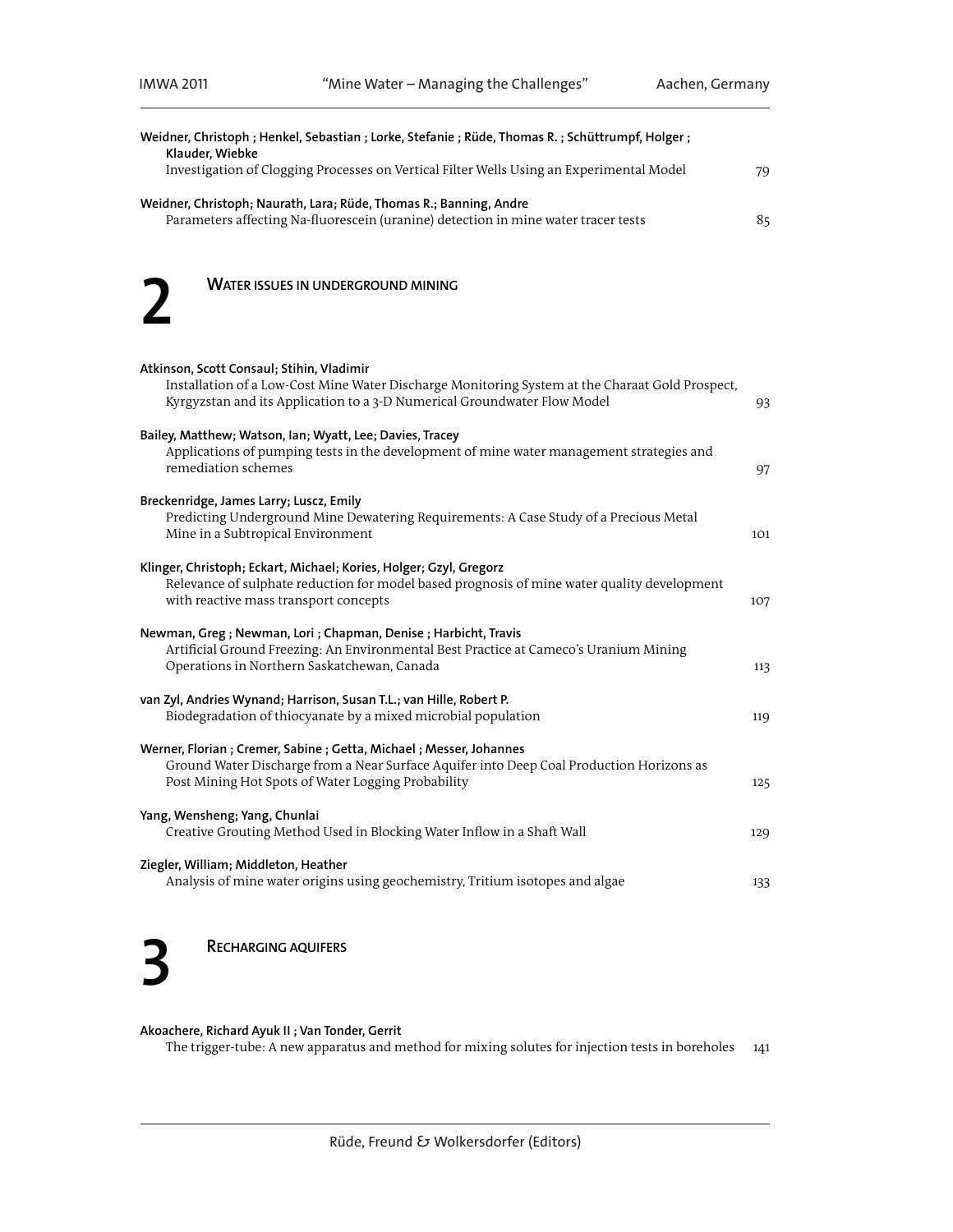| Botha, Fanie ; Maleka, Lebogang<br>Results show that man-made aquifers within the platinum mining industry in South Africa<br>can provide a solution for future water demands              | 147 |
|--------------------------------------------------------------------------------------------------------------------------------------------------------------------------------------------|-----|
| Polak, Krzysztof; Klich, Jerzy; Kaznowska, Karolina<br>The method of wells' efficiency estimation                                                                                          | 153 |
| MINES & GEOTHERMAL ENERGY                                                                                                                                                                  |     |
| Digges La Touche, Gareth; Preene, Martin<br>The potential use of ground energy in the mining industry - exploration to closure                                                             | 161 |
| Eckart, Michael; Kories, Holger; Rüterkamp, Peter; Kaul, Viktoria; Bems, Curd<br>Flow- and Heat-Transport-Simulation with an optimized discretization of the geological<br>structure model | 167 |
| Ferket, Helga L.W.; Laenen, Ben J.M.; Van Tongeren, Peter C.H.<br>Transforming flooded coal mines to large-scale geothermal and heat storage reservoirs: what<br>can we expect?            | 171 |
| Loredo, Jorge; Ordóñez, Almudena; Jardón, Santiago; Álvarez, Rodrigo<br>Mine water as geothermal resource in Asturian coal mining basins (NW Spain)                                        | 177 |
| Reichart, Guillaume; Vaute, Laurent; Collon-Drouaillet, Pauline; Buès, Michel A.<br>Modelling heat and salinity related convective processes in deep mining flooded wells                  | 183 |
| Streb, Christiane; Wieber, Georg<br>Geothermal energy from a flooded mine: a hydraulic model                                                                                               | 189 |
| WATER ISSUES IN COALBED METHANE, COAL GASIFICATION & UNDERGROUND CARBON<br>5                                                                                                               |     |
| <b>DIOXIDE STORAGE</b>                                                                                                                                                                     |     |
| Pullin, Huw; Konstantinou, Eleni; Sapsford, Devin; Marsh, Richard<br>The effects of coal rank, temperature and residence time on the chemical composition of tar<br>condensates            | 197 |
| Weyer, K. Udo<br>Successful Geologic CO2 Storage by Geofluids System Analysis                                                                                                              | 203 |
| <b>FLOW &amp; TRANSPORT MODELLING</b>                                                                                                                                                      |     |
| Booth, Colin J.; Greer, Christopher B.<br>Application of MODELOW using TMP and discrete-stap modification of bydraulic proporties                                                          |     |

Application of MODFLOW using TMR and discrete-step modification of hydraulic properties to simulate the hydrogeologic impact of longwall mining subsidence on overlying shallow aquifers 211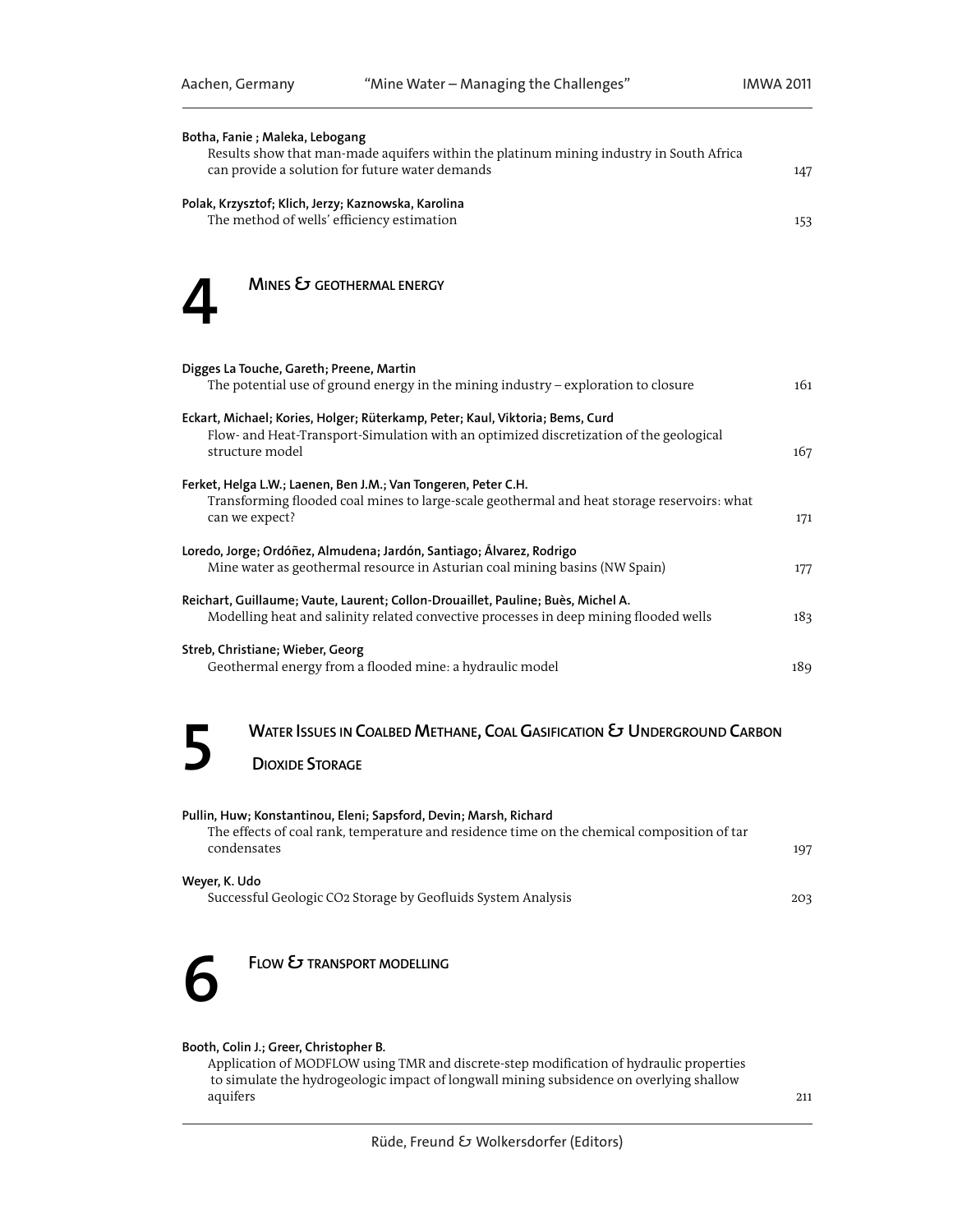| Digges La Touche, Gareth; Culshaw, Helen; Lansley, Richard<br>Probabilistic modelling for tailings remediation and restoration                                                                                                                                                                                           | 217 |
|--------------------------------------------------------------------------------------------------------------------------------------------------------------------------------------------------------------------------------------------------------------------------------------------------------------------------|-----|
| Johnson, Raymond H.<br>Reactive Transport Modeling for the Proposed Dewey Burdock Uranium In-Situ Recovery Mine,<br>Edgemont, South Dakota, USA                                                                                                                                                                          | 221 |
| Luo, Junfeng; Diersch, Hans-Jörg; Monninkhoff, Bertram<br>3D Modeling of Saline Groundwater Flow and Transport in a Flooded Salt Mine,<br>Staßfurt/Germany                                                                                                                                                               | 225 |
| Niedbalska, Katarzyna; Haładus, Andrzej; Bukowski, Przemysław; Augustyniak, Iwona; Kubica, Janusz<br>Modelling of changes of hydrodynamic conditions in the aquatic environment of the<br>Maczki-Bór sand pit due to the fact of planned closure of mining operations (NE part of<br>Upper Silesian Coal Basin – Poland) |     |



ACID MINE DRAINAGE PROCESSES & TREATMENT

| Abella Lopes, Fabrício; dos Santos Menezes, Jean C.S.; Schneider, Ivo André Homrich<br>Acid mine drainage as source of iron for the treatment of sewage by coagulation and Fenton's                                                                      |     |
|----------------------------------------------------------------------------------------------------------------------------------------------------------------------------------------------------------------------------------------------------------|-----|
| Reaction                                                                                                                                                                                                                                                 | 237 |
| Abfertiawan, Sonny; Gautama, Rudy Sayoga<br>Development of Catchment Area Approach in Management of Acid Mine Drainage                                                                                                                                   | 241 |
| Abreu, Carolina B.; Fleming, Peter M.; Ciminelli, Virginia S. T.; Lopez, Dina L.; Branco, Otávio E. A.;<br>Rodrigues, Paulo C. H.                                                                                                                        |     |
| Soil gas compositions as a tool for understanding acid mine drainage formation and air flow<br>in a uranium waste rock pile                                                                                                                              | 247 |
| Ali, Michael Sandow<br>Remediation of acid mine waters                                                                                                                                                                                                   | 253 |
| Amoako, Felix Yebo<br>Immobilisation of Hazardous Substances from Mine Tailings using Mineral Reservoir<br>Technology: Case of Mineral Processing Tailings from Ghana                                                                                    | 259 |
| Bäckström, Mattias; Sartz, Lotta; Larsson, Erik; Karlsson, Stefan<br>Properties of alkaline materials for injection into weathered mine waste piles - methods<br>and intial pilot trials                                                                 | 265 |
| Bakatula, Elisee Nsimba; Cukrowska, Ewa; Straker, Colin; Weiersbye, Isabel; Tutu, Hlanganani<br>Biosorption of metals from gold mine wastewaters by Penicillium simplicissimum<br>immobilized on zeolite: Kinetic, equilibrium and thermodynamic studies | 271 |
| Bertolino, Sueli Moura; Veloso, Tacia Costa; Leao, Versiane Albis<br>Performance of a lactate-fed UASB reactor treating sulfate containing waters                                                                                                        | 277 |
| Bilek, Felix; Brömme, Katrin; Stolpe, Harro<br>Active Treatment of Fe-, Mn- and Coaldust Contaminated Mine Water as Part of the<br>RAME-Project in Vietnam                                                                                               | 281 |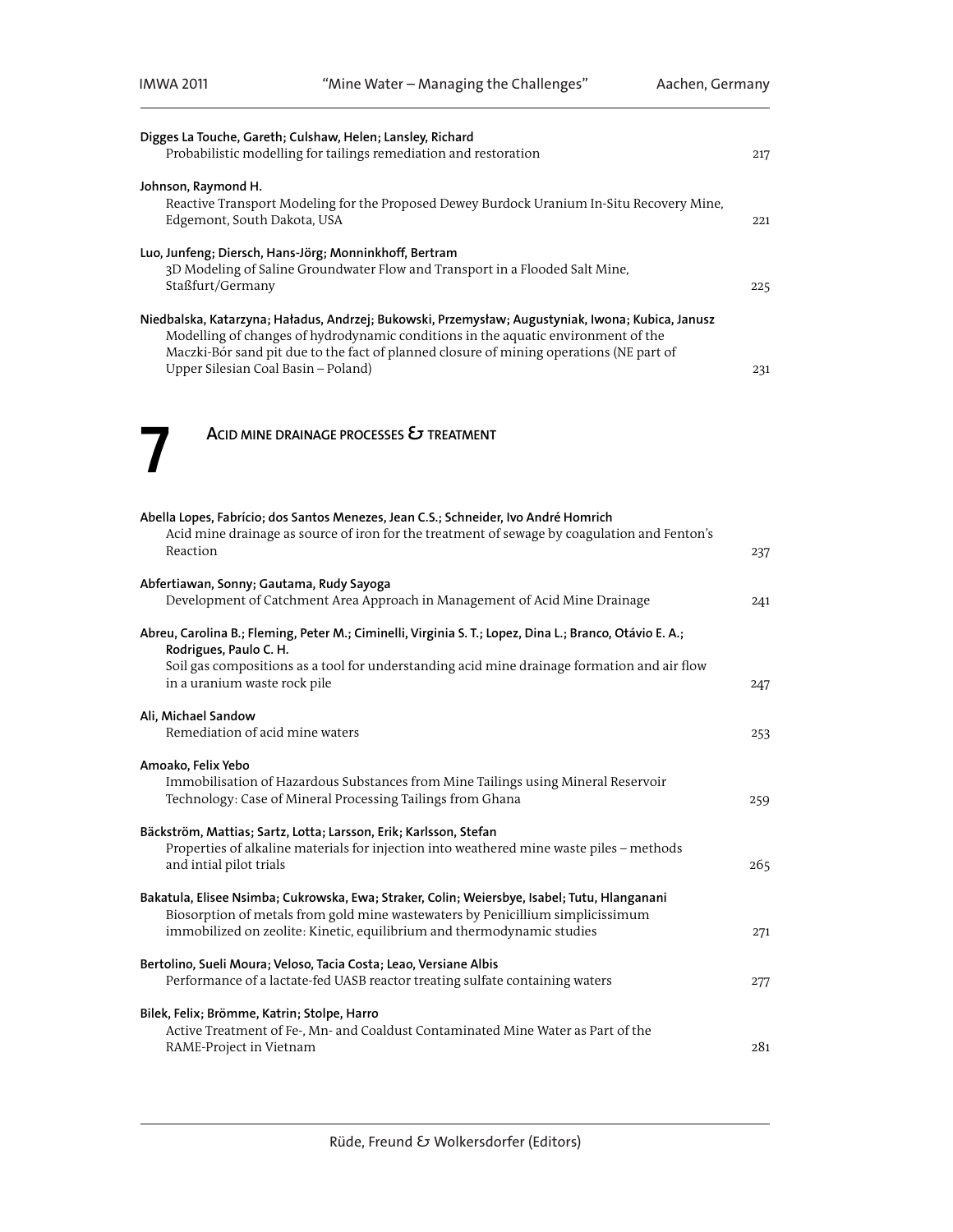| Buzzi, Daniella Cardoso; Viegas, Lucas Stéphano; Silvas, Flávia Paulucci Cianga; Espinosa, Denise<br>Crocce Romano; Rodrigues, Marco Antônio Siqueira; Bernardes, Andréa Moura; Tenório, Jorge<br><b>Alberto Soares</b>     |     |
|-----------------------------------------------------------------------------------------------------------------------------------------------------------------------------------------------------------------------------|-----|
| The Use of Microfiltration and Electrodialysis for Treatment of Acid Mine Drainage                                                                                                                                          | 287 |
| Cheong, Young-Wook; Yim, Gil-Jae; Park, Hyun-Sung<br>Alkalinity Production and Neutralization Potential of Used Limestone Retrieved from<br><b>Anoxic Reactors</b>                                                          | 293 |
| Duarte, Rute Almeida; Ladeira, Ana Claudia<br>Study of Manganese Removal from Mining Effluent                                                                                                                               | 297 |
| Frau, Franco; Cidu, Rosa; Dadea, Claudia<br>AMD generation from dissolution of secondary metal sulphates                                                                                                                    | 301 |
| Gandy, Catherine Jane; Jarvis, Adam Paul<br>The influence of engineering scale on the performance of compost bioreactors for the<br>remediation of divalent metals                                                          | 307 |
| Genty, Thomas; Bussière, Bruno; Neculita, Carmen M.; Benzaazoua, Mostafa; Zagury, Gérald J.<br>Passive treatment of acid mine drainage: repeatability for sulphate reducing passive<br>bioreactor column efficiency testing | 313 |
| Geroni, Jennifer Nia; Sapsford, Devin; Florence, Kay<br>Degassing CO2 from mine water: implications for treatment of circumneutral drainage                                                                                 | 319 |
| Gitari, Wilson Mugera; Kaseke, Chipo; Nkuzani, Busisiwe Beryl<br>Passive Remediation of Acid Mine Drainage using Bentonite clay: A Laboratory batch<br>experimental study                                                   | 325 |
| Grandin, Anna Maria; Sjöberg, Viktor; Karlsson, Stefan<br>Stability of weathered shales at water field capacity in the presence of Aspen wood shavings                                                                      | 331 |
| Guimarães, Damaris; Leao, Versiane Albis<br>Studies of sulfate ions removal by the polyacrylic anion exchange resin Amberlite IRA458:<br>batch and fixed-bed column studies                                                 | 337 |
| Heinrich, Ben; Guderitz, Ina; Neumann, Volker; Pokrandt, Karl-Heinz; Benthaus, Friedrich-Carl; Ulrich,<br>Kai-Uwe                                                                                                           |     |
| In-lake neutralisation and post-rehabilitation treatment of a lignite mining pit lake -<br>lessons learned                                                                                                                  | 343 |
| Honig, Helma; Metzger, Claudia; Pust, Christopher; Schüppel, Ben<br>Dissolution of Various Basic Substances                                                                                                                 | 349 |
| Hutton-Ashkenny, Michael; Bowell, Rob; Dey, Matt<br>Engineering Solutions for the Removal of Arsenic from Aqueous Solution: A Review                                                                                        | 353 |
| Janneck, Eberhard; Burghardt, Diana; Martin, Mirko; Damian, Christin; Schöne, Gisbert; Meyer, Jürgen;<br>Peiffer, Stefan                                                                                                    |     |
| From Waste to Valuable Substance: Utilization of Schwertmannite and Lignite Filter Ash<br>for Removal of Arsenic and Uranium from Mine Drainage                                                                             | 359 |
| Jenk, Ulf; Zimmermann, Udo; Paul, Michael; Uhlig, Uli; Schöpke, Ralph<br>Development of an in-situ mine water treatment approach for the flooded Königstein<br>Uranium mine (Germany) - Field experiment                    | 365 |
| Karlsson, Stefan; Sjöberg, Viktor; Grandin, Anna<br>Heterotrophic leaching of LD-slag - Formation of organic ligands                                                                                                        | 371 |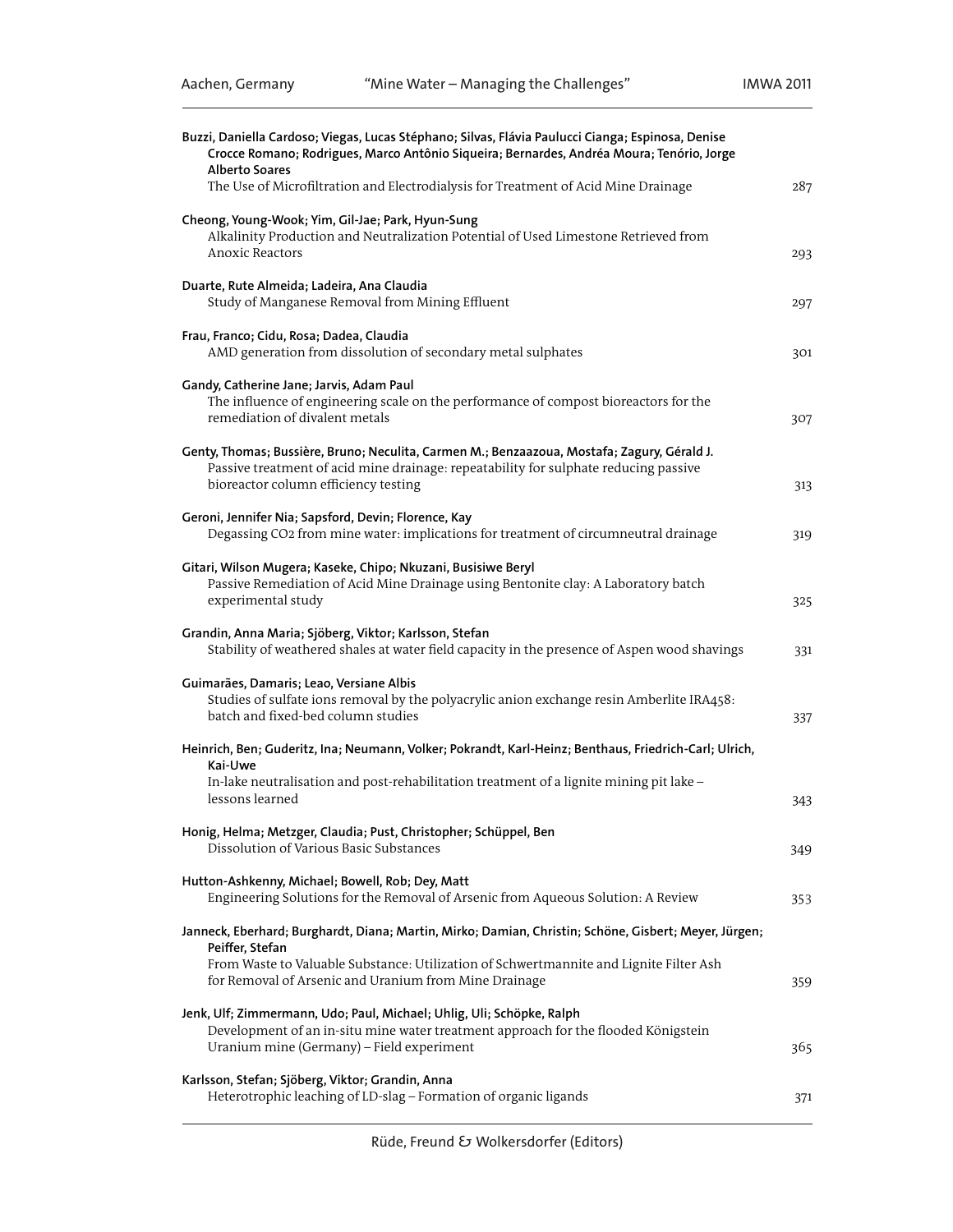| Kruse, Natalie A; Bowman, Jennifer R; Mackey, Amy L; McCament, Benny; Johnson, Kelly<br>When Dosers Turn Off: A Case Study in Raccoon Creek, Ohio                                                                                                        | 375 |
|----------------------------------------------------------------------------------------------------------------------------------------------------------------------------------------------------------------------------------------------------------|-----|
| Kumar, Radhakrishnan Naresh; McCullough, Clint D.; Lund, Mark A.<br>Potential of sewage and green waste for acidic pit lake bioremediation                                                                                                               | 381 |
| Lövgren, Lars; Hedlund, Tomas; Malm, Linda; Karlsson, Torbjörn<br>Immobilisation of trace metals in sulphidic mine tailings                                                                                                                              | 387 |
| Mądrala, Mariusz; Worsa-Kozak, Magdalena<br>Groundwater system of Grodziec Syncline in Iwiny region (SW Poland) 10 years after<br>abandonment of dewatering in "Konrad" mine                                                                             | 393 |
| Marandi, Reza; Doulati Ardejani, Faramarz; Soleymani, Hanieh<br>Bio-extraction of Copper and Magnesium Ions from Acid Mine Drainage                                                                                                                      | 399 |
| Michler, Alexander; Fischer, Cornelius; Darbha, Gopala K.; Schäfer, Thorsten<br>Retention of Fe-oxide colloids in a black slate environment                                                                                                              | 405 |
| Mooruth, Neehal<br>Passive Treatment of Acid Mine Drainage via a Linear Flow Channel Reactor utilising a Floating<br>Sulphur Biofilm                                                                                                                     | 411 |
| Moradzadeh, Ali; Amirkhani, Farzin; Doulati Ardejani, Faramarz; Arab-Amiri, Ali Reza<br>Investigation of contaminated plumes caused by pyrite oxidation from a coal refuse pile at<br>the Alborz Sharghi coal washing plant using VLF geophysical method | 417 |
| Musyoka, Nicholas Mulei; Petrik, Leslie F.; Hums, Eric<br>Ultrasonic assisted synthesis of zeolite A from coal fly ash using mine waters (acid mine<br>drainage and circumneutral mine water) as a substitute for ultra pure water                       | 423 |
| Nason, Peter Alexander; Alakangas, Lena; Öhlander, Björn<br>Assessing the Impact of Sewage Sludge on a Formally Remediated Tailings Impoundment in<br>Relation to the Transport of Metals in Groundwater                                                 | 429 |
| Navratil, James Dale; Akin, Andrew; Feis, Justin<br>Treatment of Mining-contaminated Waters with an Iron Ferrite-Magnetite Process                                                                                                                       | 435 |
| Pust, Christopher; Schüppel, Ben; König, Wolfgang<br>Advanced Treatment of Waters Affected by AMD                                                                                                                                                        | 437 |
| Rubinos, David; Díaz-Fierros, Francisco; Barral, María Teresa<br>Neutralization and Decontamination of Acid Leachates using Bauxite Red Mud                                                                                                              | 441 |
| Sadeghi Amirshahidi, Mohammad Hossein; Eslam kish, Teimour; Doulati Ardejani, Faramarz;<br>Soleimani, Esmaeil<br>Investigating the Pyrite oxidation and mineralogical characteristics of a coal washing waste<br>dump, Albourz Sharghi, Shahrood, Iran   | 447 |
| Sartz, Lotta; Larsson, Erik; Sädbom, Stefan; Bäckström, Mattias<br>Weathering of waste rock in different climatic conditions - a kinetic freeze/thaw and humidity<br>cell experiment                                                                     | 453 |
| Schipek, Mandy; Merkel, Broder; Scholz, Günter; Rabe, Wolfgang; Clauß, Denny; Lilja, Göran<br>Recent results of the research project OILL (Optimizing In-Lake Liming)                                                                                    | 457 |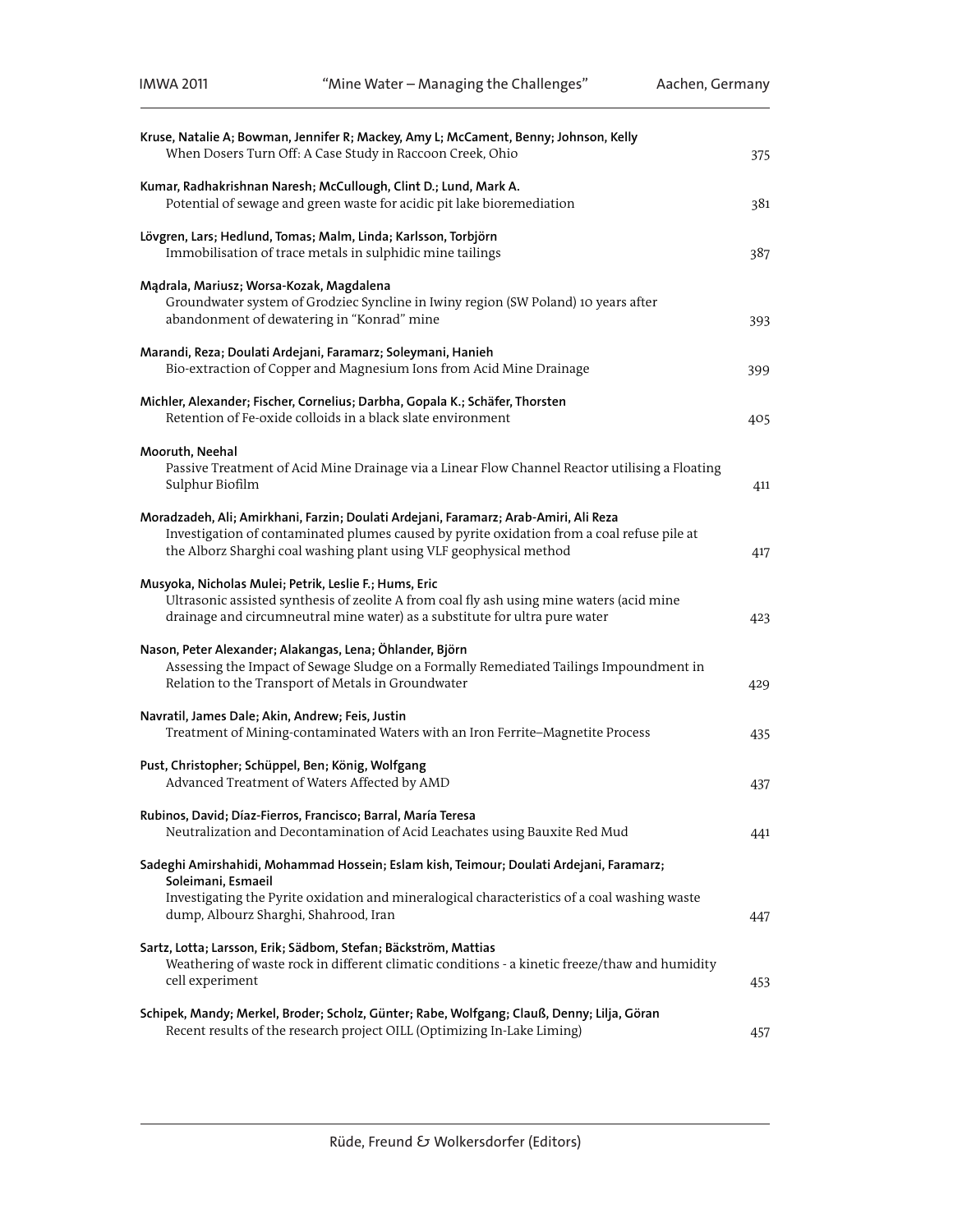| Shahhoseiny, Majid; Doulati Ardejani, Faramarz; Shafaei, Sied Ziadin; Singh, Raghu; Jodieri Shokri,<br><b>Behshad</b>                                                                                                                    |     |
|------------------------------------------------------------------------------------------------------------------------------------------------------------------------------------------------------------------------------------------|-----|
| Geochemical characterization of a pyrite containing coal washing refuse pile produced by<br>the Anjir Tangeh coal washing plant in Zirab, Mazandaran province, Northern Iran                                                             | 463 |
| Silva, Rodrigo Almeida; Castro, Carmen Dias; Petter, Carlos Otávio; Schneider, Ivo André Homrich<br>Production of Iron Pigments (Goethite and Haematite) from Acid Mine Drainage                                                         | 469 |
| Silvas, Flávia Paulucci Cianga; Buzzi, Daniella Cardoso; Bernardes, Andréa Moura; Espinosa, Denise<br>Crocce Romano; Tenório, Jorge Alberto Soares<br>Santa Catarina Coal Mining: Acid Mine Drainage Characterization and Neutralization | 475 |
| Sjöberg, Viktor; Todd, Kristen; Sartz, Lotta; Karlsson, Stefan<br>Impact of organic carbon in the release of vanadium from LD-slag                                                                                                       | 481 |
| Tesser, Enrico; D'Amato, Emilio; Gori, Riccardo; Lubello, Claudio<br>Conventional and innovative processes for neutral mine drainage treatment and reuse of<br>residuals                                                                 | 485 |
| van Hille, Robert P.<br>Lessons in passive treatment: Towards efficient operation of a sulphate reduction - sulphide<br>oxidation system                                                                                                 | 491 |
| Vedder, Heidrun; Fischer, Uwe<br>Layout and Operation of granular fixed bed reactors                                                                                                                                                     | 497 |
| ECOLOGY & CHEMISTRY OF PIT LAKES                                                                                                                                                                                                         |     |
| Allard, Bert; Bäckström, Mattias; Häller, Sara<br>Water chemistry and trace metal concentrations in an acidic alum shale pit lake - effects<br>of liming                                                                                 | 503 |
| Čech, Martin; Peterka, Jiří; Říha, Milan; Vejřík, Lukáš; Jůza, Tomáš; Draštík, Vladislav; Kratochvíl, Michal;<br>Muška Milan Kubečka Jan                                                                                                 |     |

| Allard, Bert; Bäckström, Mattias; Häller, Sara<br>Water chemistry and trace metal concentrations in an acidic alum shale pit lake - effects<br>of liming                                                                                              | 503 |
|-------------------------------------------------------------------------------------------------------------------------------------------------------------------------------------------------------------------------------------------------------|-----|
| Čech, Martin; Peterka, Jiří; Říha, Milan; Vejřík, Lukáš; Jůza, Tomáš; Draštík, Vladislav; Kratochvíl, Michal;<br>Muška, Milan; Kubečka, Jan<br>Deep spawning of perch (Perca fluviatilis L.) in the newly created Chabařovice Lake,<br>Czech Republic | 509 |
| Duthe, Diana Mary; Mahoney, John J; Shchipansky, Alexander A; Terrell, Christie L<br>Assessment of the Process of Pit Lake Formation and Associated Geochemistry in Open<br>Pits – Mupane Gold Mine, Botswana                                         | 511 |
| Kosík, Miroslav; Čadková, Zuzana; Přikryl, Ivo; Seďa, Jaromír; Pechar, Libor; Pecharová, Emilie<br>Initial succession of zooplankton and zoobenthos assemblages in newly formed quarry lake<br>Medard (Sokolov, Czech Republic)                       | 517 |
| Kumar, Radhakrishnan Naresh; McCullough, Clint D.; Lund, Mark A.; Larranaga, Santiago A.<br>Evaluating the factors limiting algal biomass in acidic pit lakes of the Collie lake district,<br>Western Australia                                       | 523 |
| Lund, Mark Andrew; McCullough, Clint D.<br>How representative are pit lakes of regional natural water bodies? A case study from silica<br>sand mining                                                                                                 | 529 |
|                                                                                                                                                                                                                                                       |     |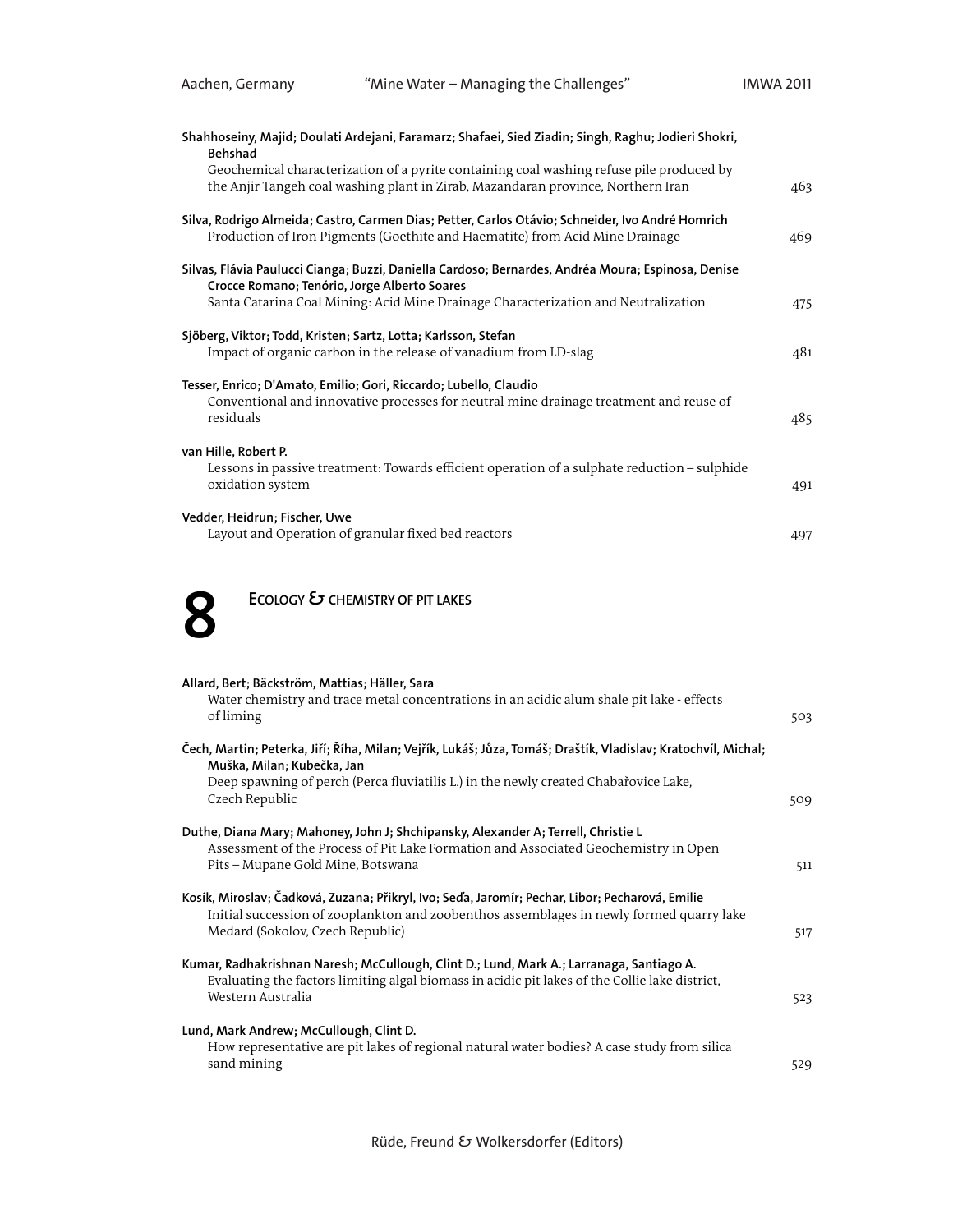| Peterka, Jiri; Čech, Martin; Draštík, Vladislav; Jůza, Tomáš; Frouzová, Jaroslava<br>Ten years of fish community succession in post-mining lake Milada-Chabařovice                                                                               | 535 |
|--------------------------------------------------------------------------------------------------------------------------------------------------------------------------------------------------------------------------------------------------|-----|
| Peterka, Jiri; Kubečka, Jan<br>Fish in the pit lakes - towards a functional ecosystem                                                                                                                                                            | 537 |
| Přikryl, Ivo; Špaček, Jan; Koza, Václav<br>First large mine lake successfully filled up in Czech republic                                                                                                                                        | 539 |
| Schultze, Martin; Pokrandt, Karl-Heinz; Scholz, Eckhard; Jolas, Peter<br>Use of mine water for filling and remediation of pit lakes                                                                                                              | 545 |
| Vrzal, David; Přikryl, Ivo; Truszyk, Adam; Fafílková, Veronika<br>Complicated water quality and stratification at the post mining-pit lake Medard near Sokolov,<br>Czech Republic                                                                | 551 |
| <b>WATER ISSUES IN ABANDONED MINES</b>                                                                                                                                                                                                           |     |
| Ardau, Carla; Frau, Franco; Ricci, Pier Carlo; Cannas, Carla; Dore, Elisabetta; Lattanzi, Pierfranco<br>Synthetic and natural Zn-Al sulphate LDHs for removal of As(V) from NAMD                                                                 | 559 |
| Burger, Morne; Vermeulen, Petrus Daniel<br>The groundwater interaction of a deeper lying gold mine and a shallower lying coal mine<br>through the presence of naturally occurring as well as induced preferential flow paths                     | 563 |
| Cepeda Alves, Raquel Maria; Fernandes Valente, Teresa Maria; Sequeira Braga, Maria Amália; Leal<br>Gomes, Carlos Augusto<br>Mineralogical composition and metals retention in the fine-fraction streambed sediments<br>of an AMD affected system | 569 |
| Cidu, Rosa; Da Pelo, Stefania; Franco, Franco<br>Impact of gold mining on the aquatic system: a case study at Furtei (Sardinia, Italy)                                                                                                           | 575 |
| Haunch, Simon; MacDonald, Alan; Brown, Neil; McDermott, Christopher<br>The Environmental Legacy of Historic Mining Activities in the Almond River Catchment,<br>Scotland                                                                         | 581 |
| Henry, Tiernan<br>Tynagh Mine Groundwater Issues                                                                                                                                                                                                 | 587 |
| Larios, Raquel; Silva, Verónica; Loredo, Jorge Luis; Fernández-Martínez, Rodolfo; Ordóñez, Almudena;<br>Calderón, Amor; Rucandio, Isabel                                                                                                         |     |
| Implications of several physicochemical parameters in the arsenic speciation in mine<br>waters from Asturias mercury mining district (Spain)                                                                                                     | 593 |
| Loredo, Jorge Luis; Cienfuegos, Pablo; Gaya, Lorenzo<br>Hydraulic Potential Use of Mine Water from Mountain Mining Activities                                                                                                                    | 599 |
| Magonono, FA; Gumbo, Jabulani Ray; Chigayo, K; Mojapelo, P<br>Bioaccumulation of Toxic Metals by Hyparrhenia Grass Species: A Case Study of New<br>Union Gold Mine Tailings and Makhado Town, Limpopo, South Africa                              | 603 |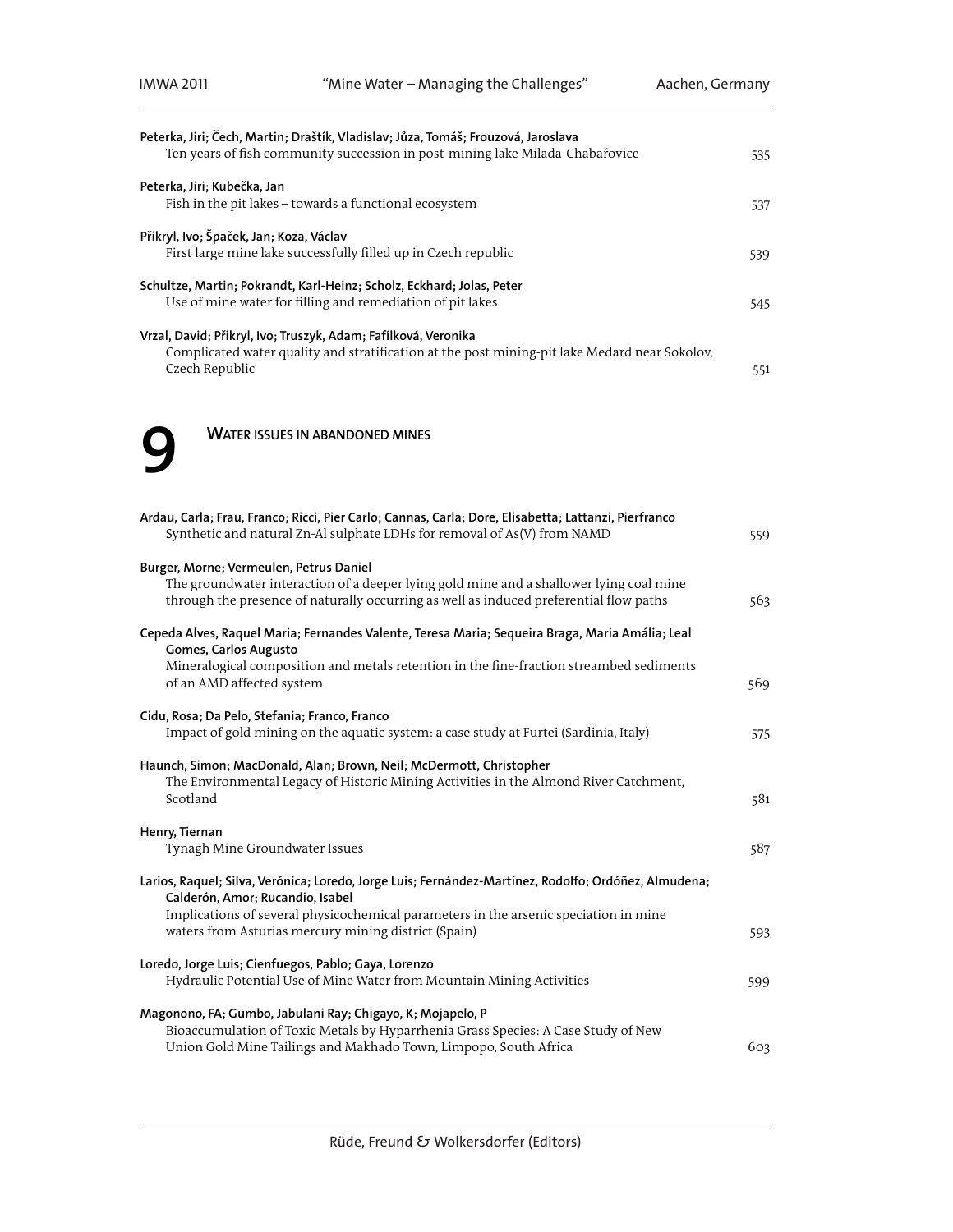| Mitileni, C; Gumbo, Jabulani Ray; Muzerengi, C; Dacosta, FA<br>The Distribution of Toxic Metals in Sediments: Case study of New Union Gold Mine Tailings,<br>Limpopo, South Africa                                                                                                                                                                                                                                   | 609 |
|----------------------------------------------------------------------------------------------------------------------------------------------------------------------------------------------------------------------------------------------------------------------------------------------------------------------------------------------------------------------------------------------------------------------|-----|
| Ogola, Jason; Maiyana, Bethania; Yibas, Bisrat<br>Water Balance Determination in Mine Residue Deposits: Case Studies in the Witwatersrand<br>Basin, South Africa                                                                                                                                                                                                                                                     | 615 |
| Takahashi, Tatsuru; Masuda, Nobuyuki; Kobayashi, Mikio; Osame, Atsushi; Asano, Hideo; Okumura,<br>Masao; Hamai, Takaya<br>A study on groundwater flow and chemistry of mine waste dams                                                                                                                                                                                                                               | 619 |
| Tutu, Hlanganani; Camden-Smith, Bronwyn; Cukrowska, Ewa Maria; Bakatula, Elisee Nsimba;<br>Weiersbye, Isabel; Sutton, Malcolm<br>Mineral efflorescent crusts as sources of pollution in gold mining environments in the<br>Witwatersrand Basin                                                                                                                                                                       | 623 |
| Ulrich, Kai-Uwe; Veeramani, Harish; Schofield, Eleanor J.; Sharp, Jonathan O.; Suvorova, Elena I.;<br>Stubbs, Joanne E.; Lezama-Pacheco, Juan S.; Barrows, Charles J.; Cerrato, Jose M.;<br>Campbell, Kate M.; Yabusaki, Steven B.; Long, Philip E.; Bernier-Latmani, Rizlan;<br>Giammar, Daniel E.; Bargar, John R.<br>Biostimulated uranium immobilization within aquifers - from bench scale to field experiments | 627 |
| Wieber, Georg H.E.; Streb, Christiane<br>Hydrochemistry and mine water hydraulics of flooded mines: case studies from the Rhenish<br>Massif, Germany                                                                                                                                                                                                                                                                 | 633 |
| Wolkersdorfer, Christian<br>Mine Water Discharges of the Southern Bavarian Pitch Coal District                                                                                                                                                                                                                                                                                                                       | 639 |
| Wolkersdorfer, Christian; MacSween, Jessica<br>A 100 hour pump test in the 1B mine pool of the Sydney Coal Field, Nova Scotia, Canada                                                                                                                                                                                                                                                                                | 643 |
| Wyatt, Lee Malcolm; Watson, Ian; Sawyer, Timothy<br>15 years of mine water analysis and developments in monitoring of abandoned coal mines<br>in the United Kingdom                                                                                                                                                                                                                                                  | 645 |
| MINE WATER & LEGAL ASPECTS                                                                                                                                                                                                                                                                                                                                                                                           |     |
|                                                                                                                                                                                                                                                                                                                                                                                                                      |     |

| Aghamirzadeh, Shahin; Baniasadi, Ali; Sharafinejad, Feizollah; Salajegheh, Afshin; Akbari, Sedigheh<br>Study of Cadmium Element Concentration in Different Horizons of Soil in Mineralization<br>Range of Sarcheshmeh copper Mine and its Subsequent Damages from its Propagation in<br>Environment | 651 |
|-----------------------------------------------------------------------------------------------------------------------------------------------------------------------------------------------------------------------------------------------------------------------------------------------------|-----|
| Castro, Leonardo Mitre Alvim de; Cordeiro, José Roberto Centeno; Souza, Ana Katiuscia Pastana de;<br>Oliveira, Gilcimar Pires Cabral                                                                                                                                                                |     |
| Legal aspects of water resources management relating to mine water in Brazil                                                                                                                                                                                                                        | 655 |
| Mara, Septimius; Vlad, Serban Nicolae<br>NATECH events at the tailing dams – risk, hazard and vulnerability assessment                                                                                                                                                                              | 661 |
| Turner, Alison Jean May<br>Risk-Based Prioritisation of Closed Mine Waste Facilities Using GIS                                                                                                                                                                                                      | 667 |